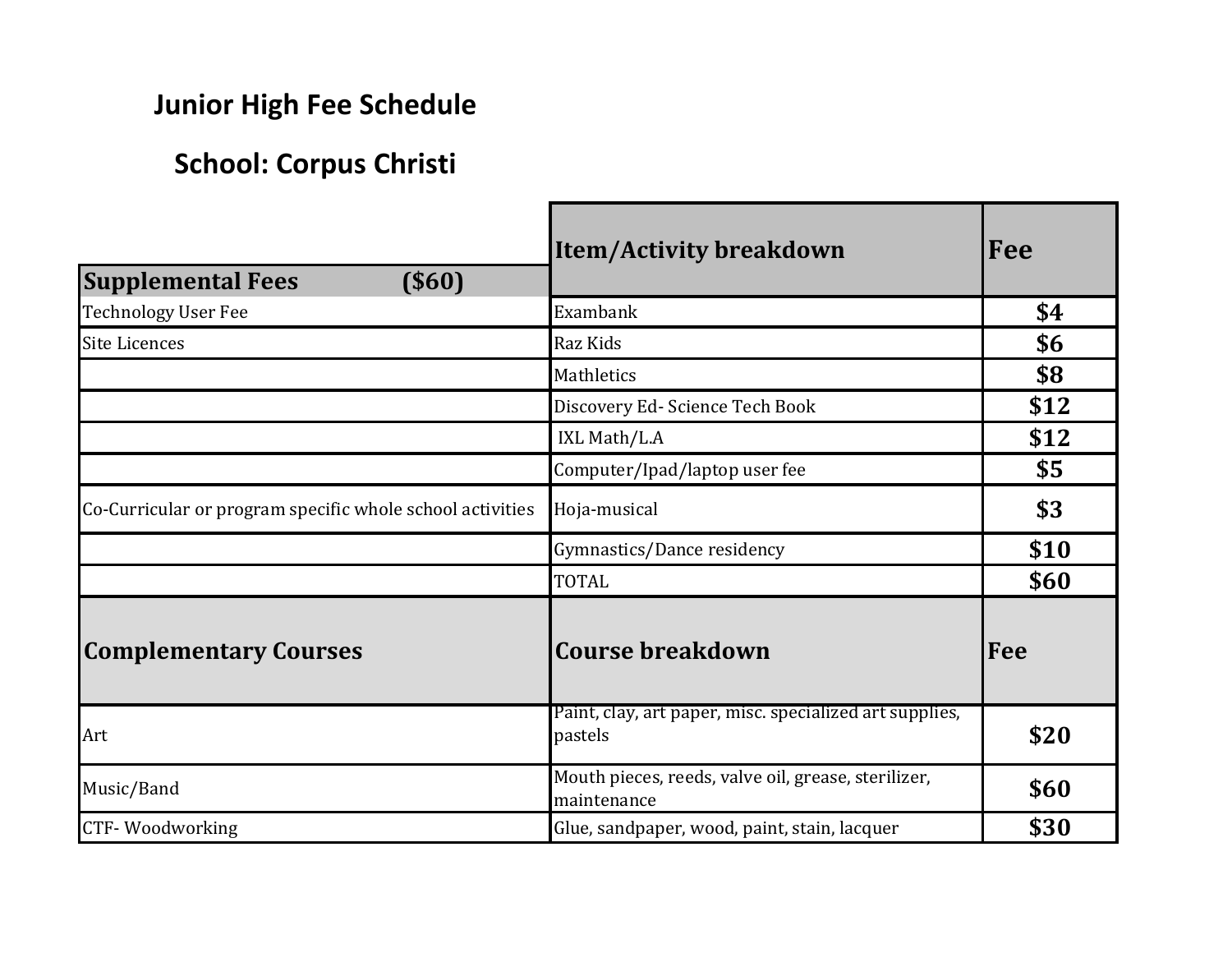| <b>Food Studies</b>                                                                   | Ingredients                    | \$30 |
|---------------------------------------------------------------------------------------|--------------------------------|------|
| <b>Sport Performance</b>                                                              | speakers, field trips          | \$30 |
| <b>Individual User Fees</b>                                                           | <b>Item/Activity breakdown</b> | Fee  |
| Agendas (Grade 7 only)                                                                |                                | \$6  |
| Optional activities/purchases                                                         | <b>Activity Breakdown</b>      | Fee  |
| Grade 9 farewell activity                                                             |                                | \$10 |
| Physical Education kit -(ordered through and paid to a 3rd pa Shorts -\$17/Shirt \$13 |                                | \$30 |

**\*Field Trips and Extracurricular are cost recovery and will vary depending on the participation of the student**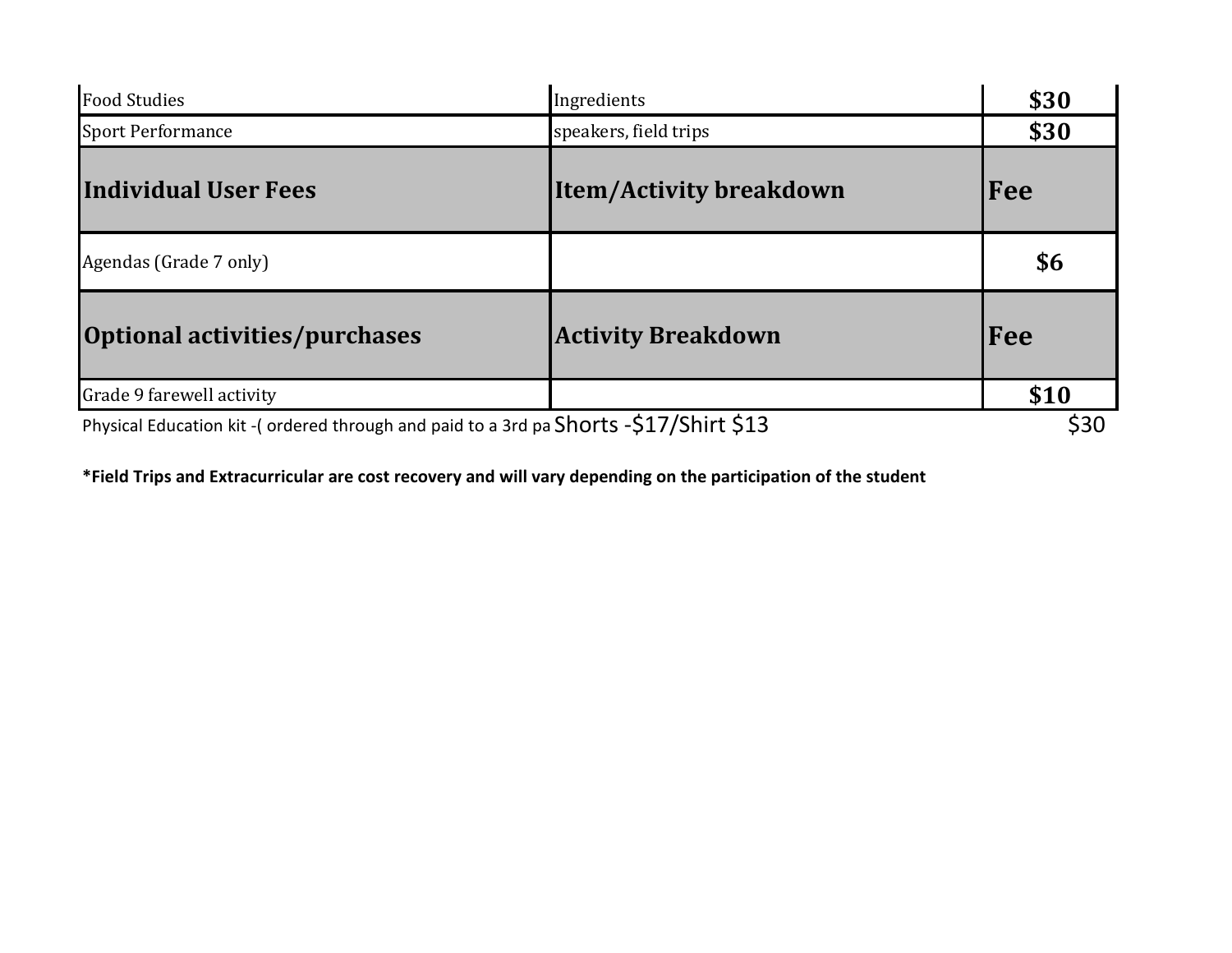| <b>Kindergarten Fee Schedule</b><br><b>School: Corpus Christi</b> | Item/Activity<br>breakdown | Fee  |
|-------------------------------------------------------------------|----------------------------|------|
| <b>Supplemental Fees</b><br>( \$30]                               |                            |      |
| Special Activities/ Projects                                      |                            |      |
| Halloween                                                         |                            | \$2  |
| Christmas                                                         |                            | \$4  |
| Valentine's Day                                                   |                            | \$2  |
| Mother's Day                                                      |                            | \$3  |
| <b>Kinder Cooking</b>                                             |                            | \$3  |
| Father's Day                                                      |                            | \$3  |
| End of the Year                                                   |                            | \$4  |
| Cultural activities-                                              | Hoja -musical              | \$3  |
|                                                                   | Gymnastics residency       | \$6  |
|                                                                   | <b>TOTAL</b>               | \$30 |
|                                                                   |                            |      |

**\*Field Trips and Extracurricular are cost recovery and will vary depending on the participation of the student**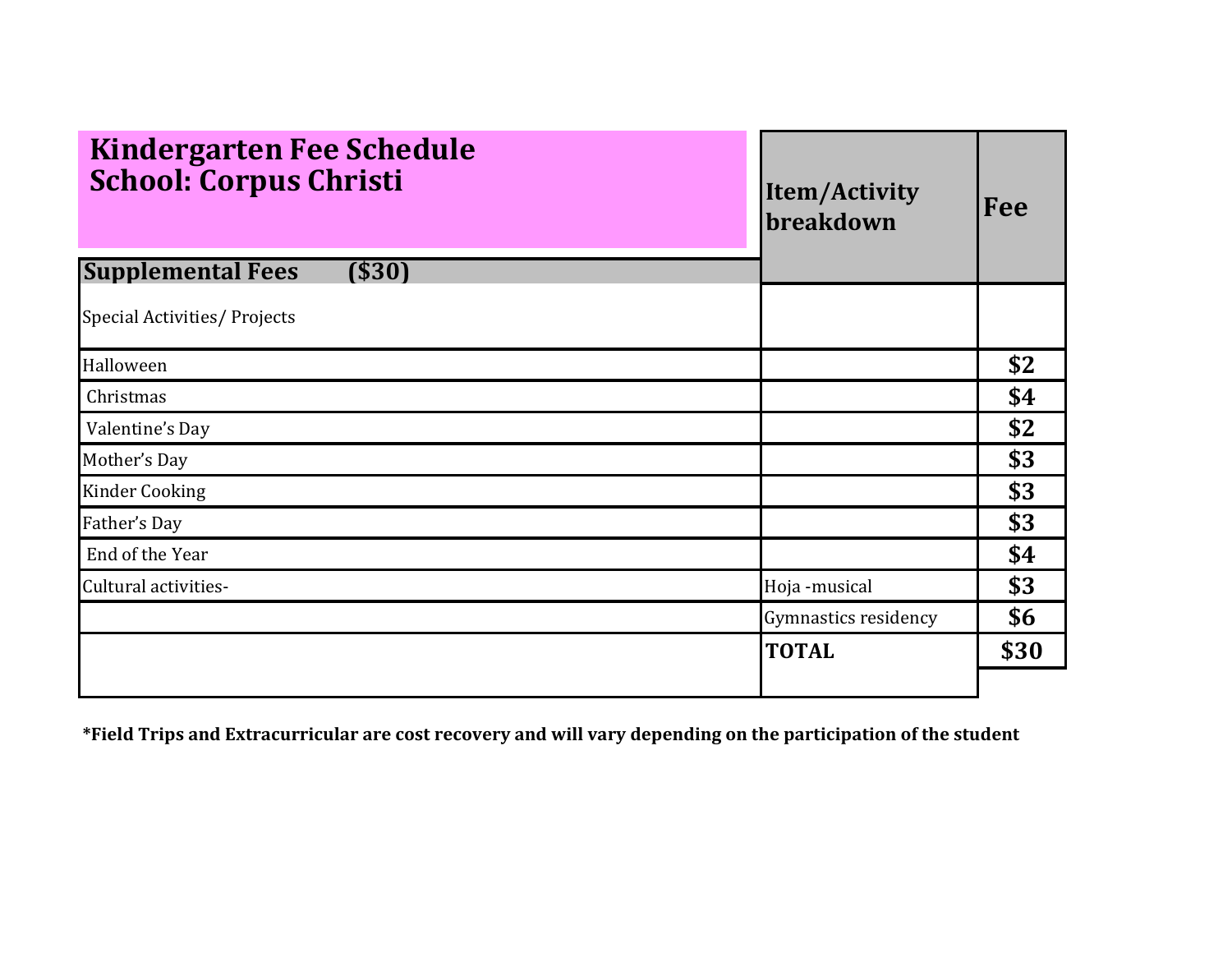| <b>Elementary Fee Schedule</b><br><b>School: Corpus Christi</b> | <b>Item/Activity breakdown Fee</b> |      |
|-----------------------------------------------------------------|------------------------------------|------|
| Corpus Christi                                                  |                                    |      |
| <b>Supplimental Fees (\$50)</b>                                 |                                    |      |
| <b>Site Licences</b>                                            | Raz Kids                           | \$6  |
|                                                                 | Mathletics                         | \$8  |
|                                                                 | Discovery Education tech book      | \$12 |
|                                                                 | Computer/Ipad/laptop user fee      | \$5  |
| Agenda Book                                                     |                                    | \$6  |
| Co-Curricular or program specific whole school activities       | Hoja-musical                       | \$3  |
|                                                                 | Gymnastics/Dance residency         | \$10 |
|                                                                 | <b>TOTAL</b>                       | \$50 |
| <b>Individual User Fees</b>                                     | <b>Item/Activity breakdown Fee</b> |      |
| Recorder (Grade 4)                                              |                                    | \$12 |